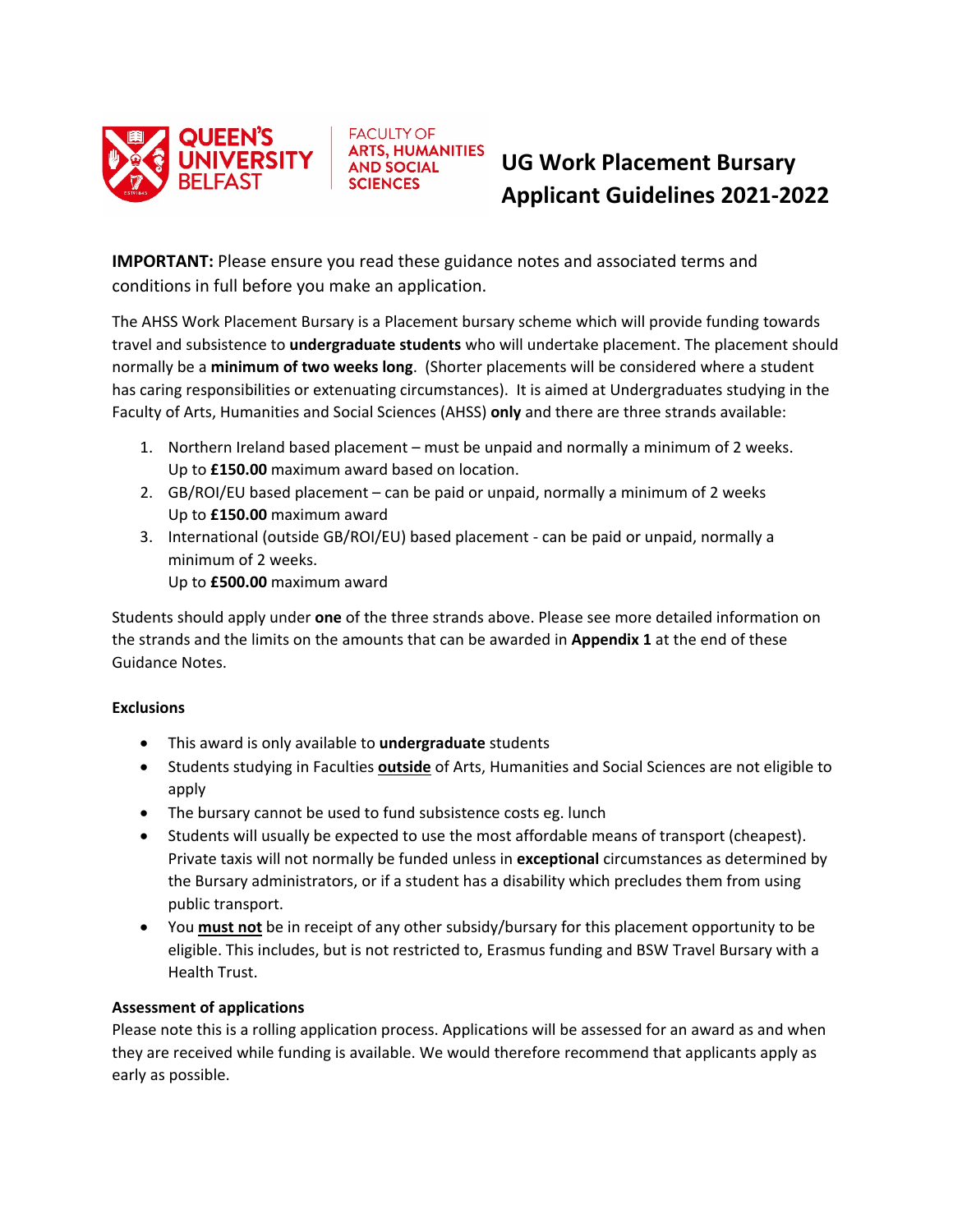### **Academic Approval**

Applicants will be required to provide an academic sponsor to approve their application and verify their placement.

This can be your Adviser of Studies, Personal Tutor or Placement Module Coordinator. Please ensure you have asked their permission and made them aware you are applying for the Bursary.

### **The application process**

As part of the application process students will be asked to provide placement details of their host organisation. You should ensure you have a named contact /supervisor at the host organisation. Applications will be considered once during the next available scheduled assessment date.

You must also ensure that you provide a full breakdown of your estimated costs. This includes estimated individual costings for your travel, accommodation, flights, visa etc. It is essential that this information is received before we can process your application.

Your application must meet all the outlined criteria and will be assessed under the additional criteria outlined in point 4 of the Application Terms and Conditions below. Incomplete applications will not be considered.

### **Communication**

Please note any correspondence with applicants will be via your QUB email address so please ensure you check this regularly.

### **Conditions of the Award**

A condition of this award is that the recipient agrees to participate in related promotional activities for the Faculty of Arts, Humanities and Social Science. This will involve writing a report or blog, which must be submitted within four weeks of placement completion, and may include providing video/written case studies on work experience opportunities which may be used for promotional purposes.

# **Bursary Terms and Conditions**

These terms and conditions ("Terms") apply to the AHSS Placement Bursary Scheme. Under the Scheme, the University has a limited number of monetary grants, which it wishes to allocate to students who, of their own initiative, have secured Placement within companies or other organisations. By making an application for the Scheme, (whether or not you subsequently receive a bursary) you accept and agree to be bound by these terms.

1. In order to apply to enter the Scheme, the following criteria must be met. Please note that meeting the eligibility criteria set out in these Terms will not automatically result in you being entitled to, or you being made an offer of a bursary, and allocation of such bursary shall (subject to these Terms) be at the University's absolute discretion. The University may also withdraw the Scheme (or any part of it) at any time without notice.

2. To be eligible to apply for a bursary you must:

- 2.1 be an **undergraduate** student of the University;
- 2.2 provide the University with a valid Student ID number when submitting your application;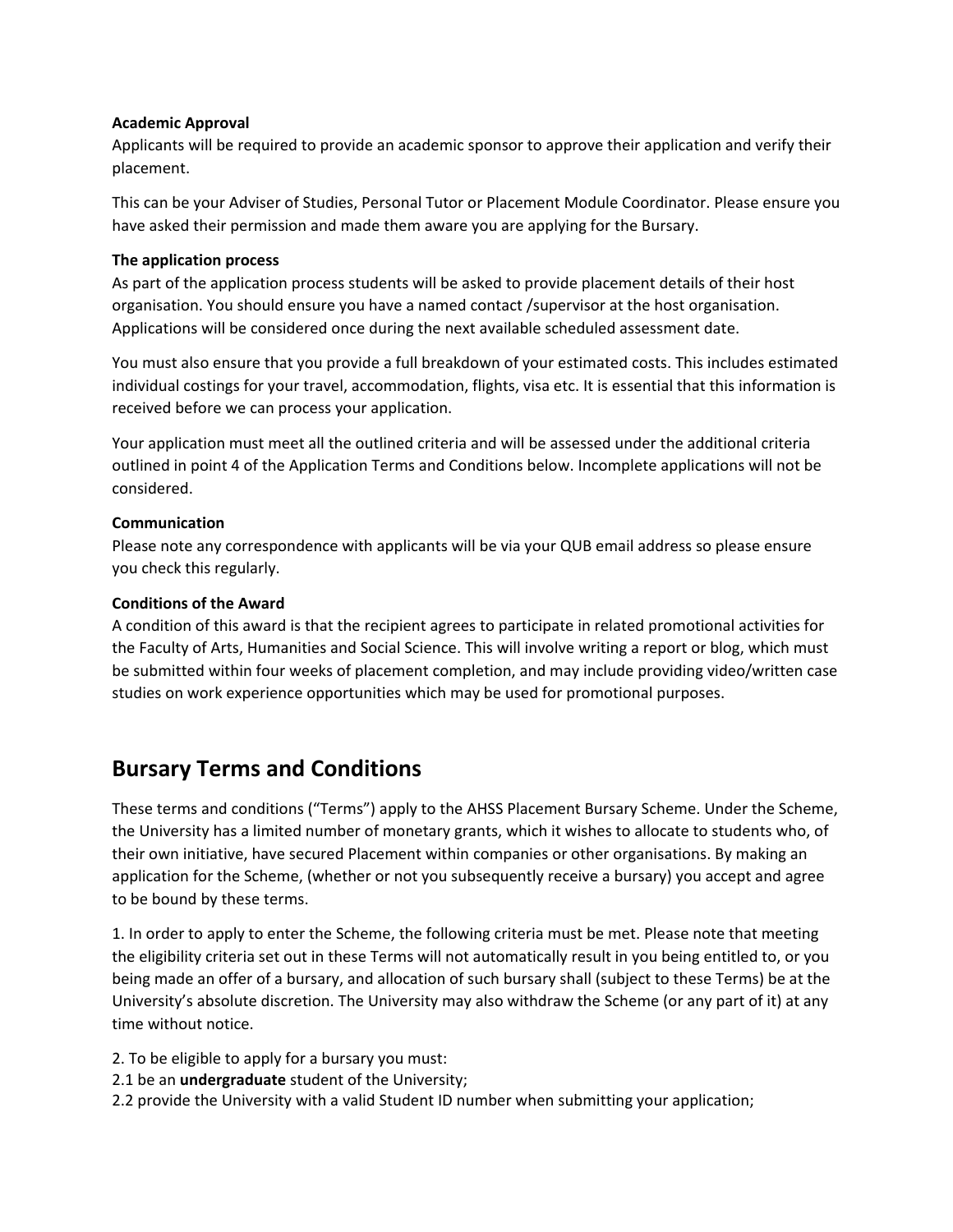2.3 have secured the placement (as defined below); and 2.4 meet the other requirements set out in these Terms.

3. Placement means an appropriate, temporary work placement within an organisation or company of good standing in NI, ROI, GB or internationally, which does not carry out business which is illegal, immoral, unethical or offensive or which could otherwise be detrimental to the University's reputation or interests. The University shall not be under any obligation to carry out enquiries into, and makes no warranty regarding the employer or the placement. The University reserves the right to judge whether the proposed placement can be classified as "appropriate" in accordance with clause 4 and its decision will be final.

4. The initial standard test for establishing whether the placement will be valid for an application is as follows: "does the placement undertaken lead to development of skills that support your employability," "does the placement take you into a new environment" and, following completion of the placement, "would a future employer be impressed to hear of the work you undertook during your period of placement?"

5. The University accepts no responsibility for securing the placement or for any other matters relating to it and (except for personal injury or death caused by the University's negligence) excludes its liability for all matters (including without limitation any employment-related issues) related to the experience or any prospective work placements.

6. Before deciding whether to award a bursary, the University may seek to discuss the proposed placement with the employer. You agree that the University may contact the employer and that the University and the employer may disclose to each other and otherwise process your personal data for the purposes of such discussions.

7. The University may write to your employer to discuss the information provided to the University and may enter into a dialogue with them over the details of the placement generally.

8. You must ensure that you are legally entitled to work in the country of your placement during the period of your placement, and should take care to ensure that your studies are not unduly affected by this commitment. You should contact International Student Support for guidance in relation to immigration and right to work permissions by contactin[g immigration@qub.ac.uk](mailto:immigration@qub.ac.uk)

# **The Bursary**

9. There are a limited number of bursaries available and the payment of bursaries shall always be subject to University budget constraints. Bursaries will be allocated on a competitive basis. Eligible applicants may only be awarded a maximum of one bursary via the scheme per academic year.

10. Bursaries will only be allocated after the bursary application process has been completed satisfactorily and written confirmation by the AHSS Development Office has been sent.

11. The University shall always use reasonable endeavors to act fairly when making decisions as to whom to allocate the bursaries. However, by submitting an application for the Scheme, you acknowledge and agree that the University reserves the right to decide at its absolute discretion how it wishes to allocate the bursaries to applicants. You further accept that the University shall not (unless required by law) be required to give any reasons for its decisions.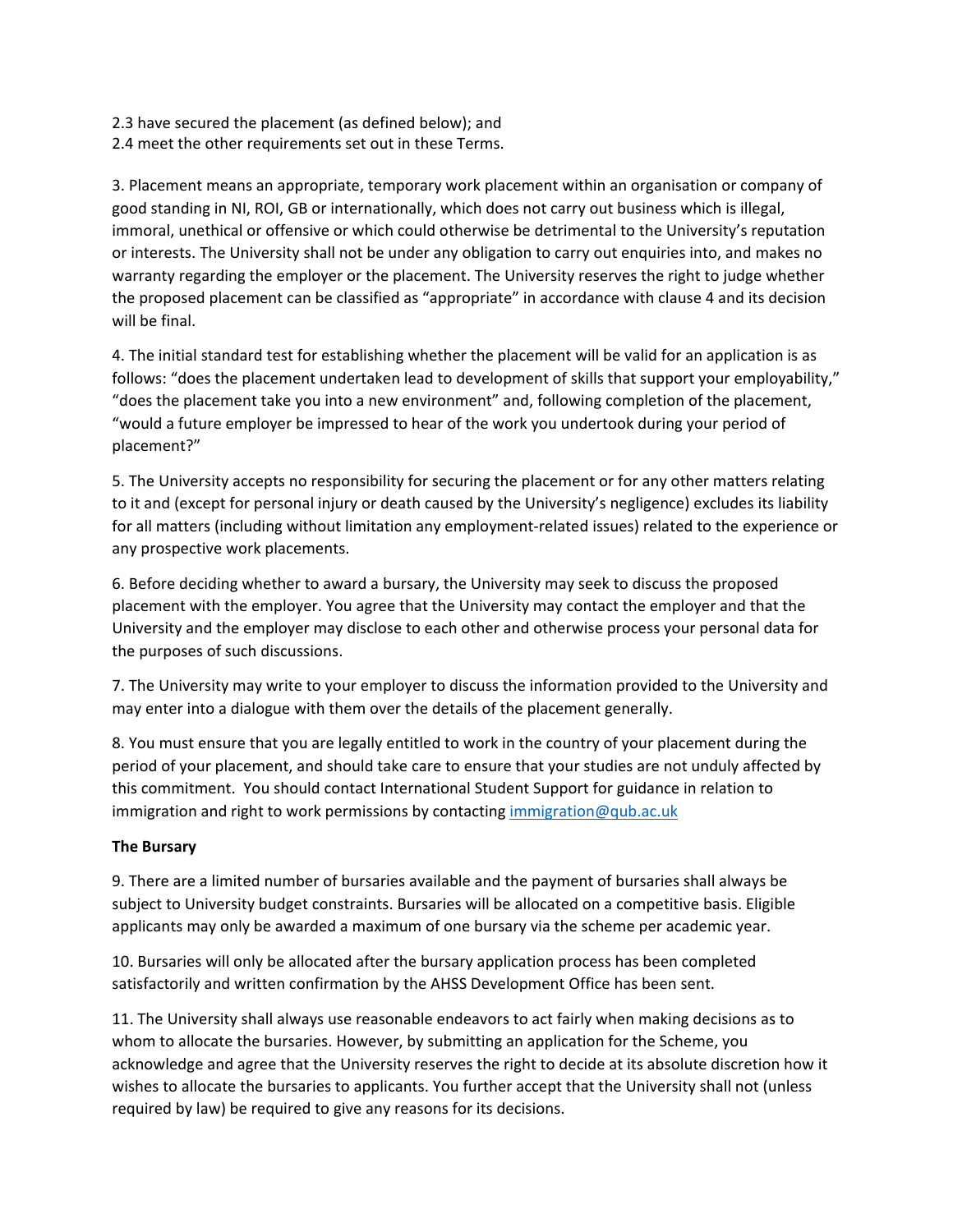12. You shall be responsible for declaring any bursary received as income to H&M Revenue and Customs and to pay income tax and national insurance contributions and other applicable deductions required under applicable law. It is your responsibility to ensure you remain within the law. The University accepts no liability for such matters.

13. Payment of a bursary to current students will be made by Finance by BACS following confirmation of placement start and completion and on the following basis:

- Within NI allocated amount dependent on distance travelled and 75% of total amount on commencement of placement, following written confirmation from the placement provider, QUB will process payment, which can take up to 3 weeks. 25% paid on completion of placement and submission of written report or vlog, processing payment can take up to 3 weeks.
- GB/ROI/EU 75% of total amount on commencement of placement, following written confirmation from the placement provider, QUB will process payment, which can take up to 3 weeks. 25% paid on completion of placement and submission of written report or vlog, processing payment can take up to 3 weeks.
- International – 75% of total amount on commencement of placement, following written confirmation from the placement provider, QUB will process payment, which can take up to 3 weeks. 25% paid on completion of placement and submission of written report or video blog, processing payment can take up to 3 weeks.

14. The amount issued is set at:

- International (outside GB/ROI/EU) up to £500 (75%/25%)
- GB/ROI/EU up to £150.00 maximum award (75%/25%)
- NI dependent on distance travelled and is nonnegotiable. (75%/25%) Up to £150.00 maximum award

# 16. **All placements must be completed before graduation.**

### **Your application**

18. The University will consider all the applications received and will let you know if you have been successful in being awarded a bursary by e-mail within 10 working days of the allocated assessment date. If you do not hear back from us by such date, you should assume that you have been unsuccessful. The University may however at its sole discretion consider your application at a subsequent time during the Scheme.

19. The University shall not return a copy of your application form to you. You are therefore advised to keep a copy of your application form's content (along with a copy of these Terms). You should also not include any valuable information or documentation with your application.

20. Data held by the Faculty of Arts, Humanities and Social Sciences Office will be processed in accordance with the University's Data Protection Policy and your rights under Data Protection Legislation. It will be used to process your application; and to communicate with you prior, during and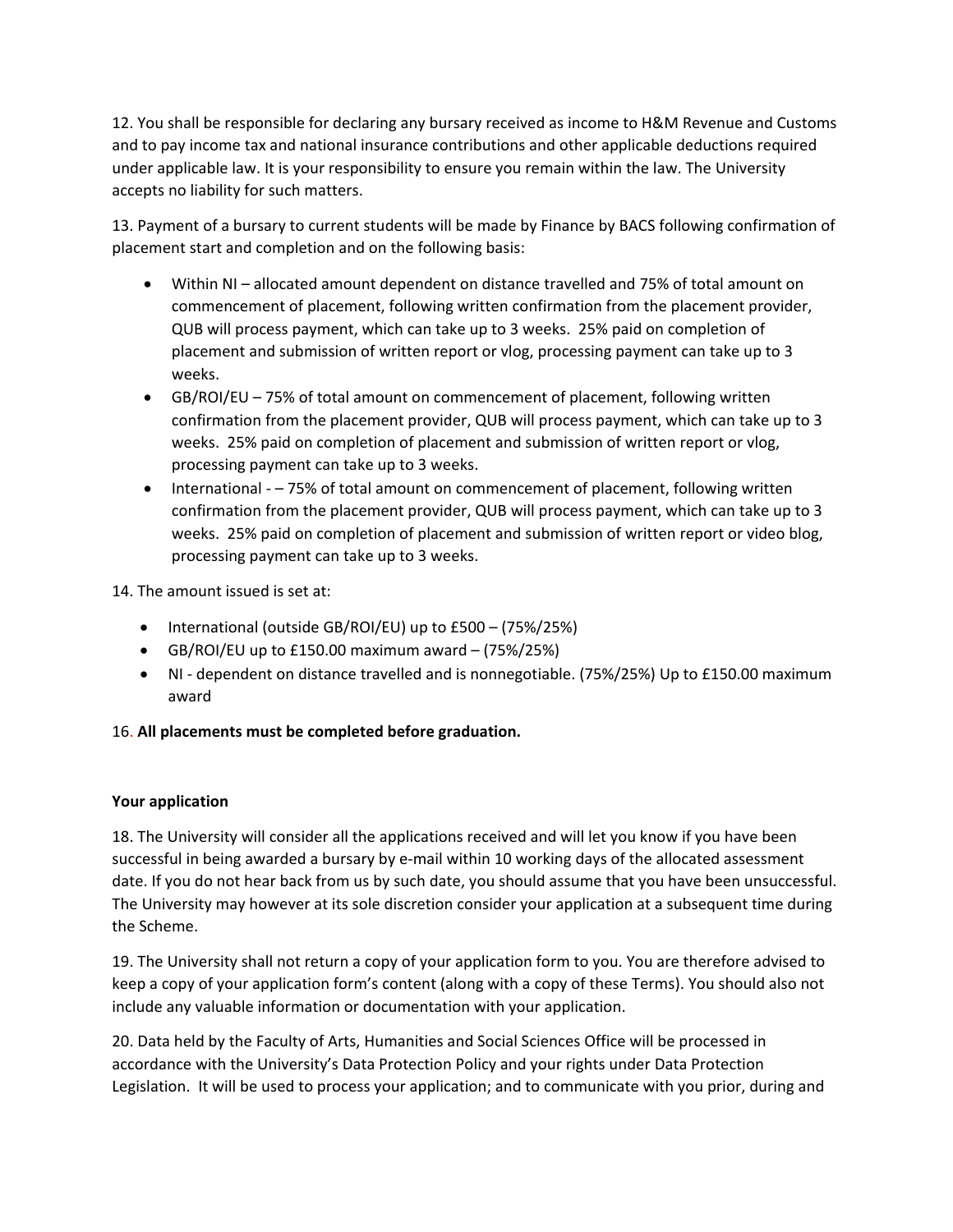after the AHSS Work Placement Bursary is awarded. You can view th[e Student Privacy Notice](https://www.qub.ac.uk/about/Leadership-and-structure/Registrars-Office/FileStore/Filetoupload,766524,en.pdf) for more information.

### **General**

21. The University reserves the right not to award a bursary to you and/or to end the Scheme (or any part of it) at any time.

22. If you provide the University with incorrect or incomplete information, or if you fail to complete the placement, or you do not meet the eligibility criteria for a bursary, or you otherwise do anything which might bring the University into disrepute, without prejudice to its other rights and remedies the University, may terminate its agreement with you pursuant to these Terms with immediate effect and will not pay any money to you and/or may require you to return any money already paid to you pursuant to these Terms.

23. By submitting an application for a bursary, you agree to disclose your personal information and for this to be held by us. Your personal information will be used for legitimate purposes in connection with the placement and bursary, including its marketing.

24. You accept that the University does not act as agent, partner or employer of you, nor of any employer. You shall not be providing services to the University and the University does not act as an employment agency or employment business in any capacity under these Terms.

25. The University takes no responsibility for undertaking health and safety or any other risk assessments of placement organisations unrelated to course requirements. Students participating in placement as part of this Scheme are expected to undertake their own assessments and familiarise themselves with the relevant organisation's processes in order to ensure their personal safety and wellbeing.